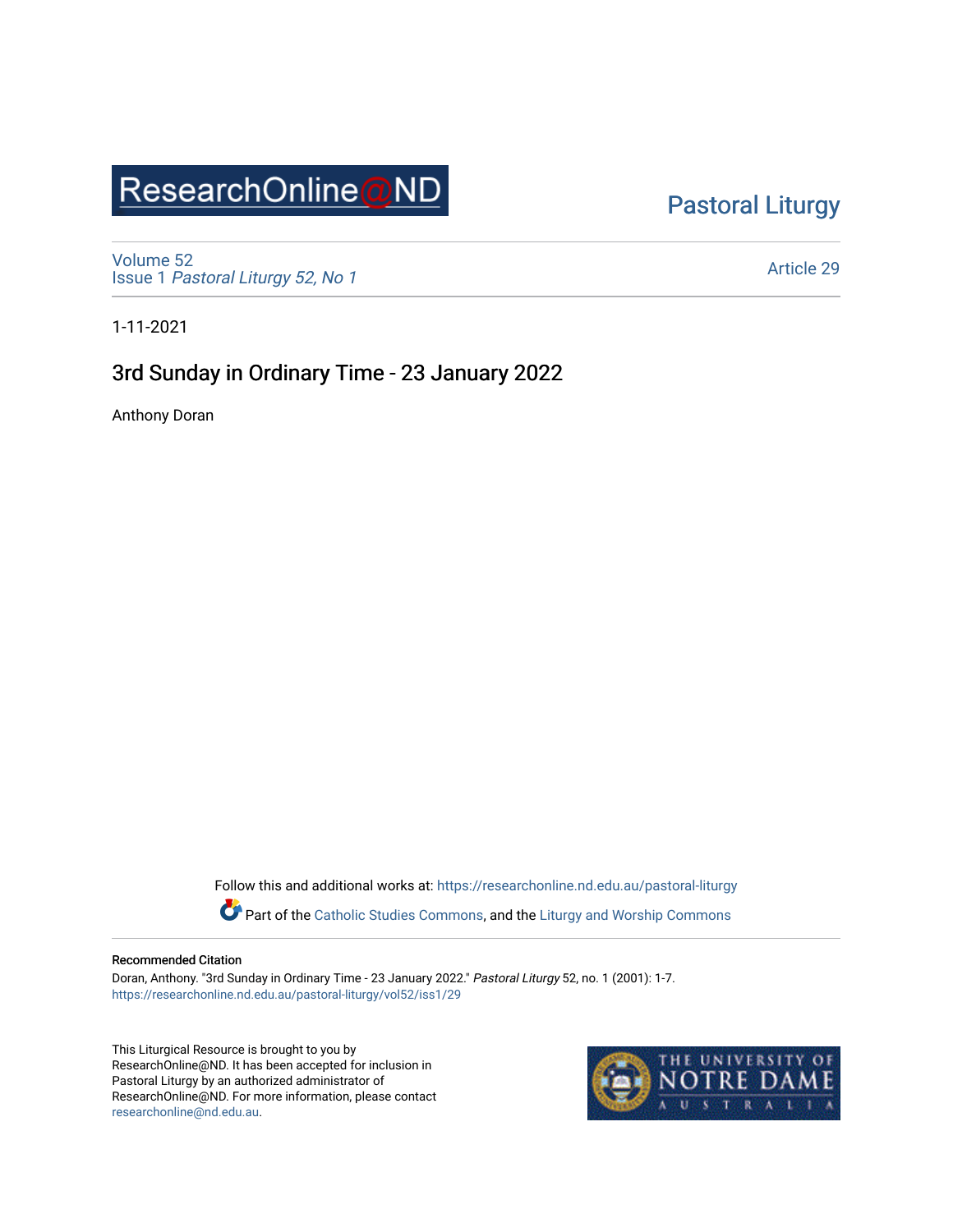

# **23 January 2022**

# Third Sunday in Ordinary Time

Reflection by Anthony Doran

### **Introduction**

As we move further into Ordinary Time, so too, this Sunday, do we begin our journey with Luke's Gospel in Year C. As the Word of God in Luke's Gospel is broken open this year, will our response allow others to know that the promise of Jesus is fulfilled in their hearing?

### **Penitential Act**

Use one of the *Roman Missal* texts or this optional litany form:

Lord Jesus, you came to bring good news to the poor. Lord, have mercy.

Lord Jesus, you came to proclaim liberty to captives. Christ, have mercy.

Lord Jesus, you came to proclaim the Lord's year of favour. Lord, have mercy.

### **Collect**

*Almighty ever-living God, direct our actions according to your good pleasure, that in the name of your beloved Son we may abound in good works.* 

It is no accident that this oration is prayed in the first month of the year. Its seventh century origins lay in sets of Mass prayers for the days after Christmas, and especially those around the incoming of the new year. The Christmas context heightened the sense of God's 'good pleasure' in the incarnation as a central act in the mystery of the divine saving will. Further, the new year conjured up associations with the pagan god Janus and the influence of old divinities and spirits. It was these, in particular, that the collect unequivocally placed under the power of the 'name' of the beloved Son. The petition that the faithful abound in good works was the church's response to the licentious cavorting that marked the Janus festivities.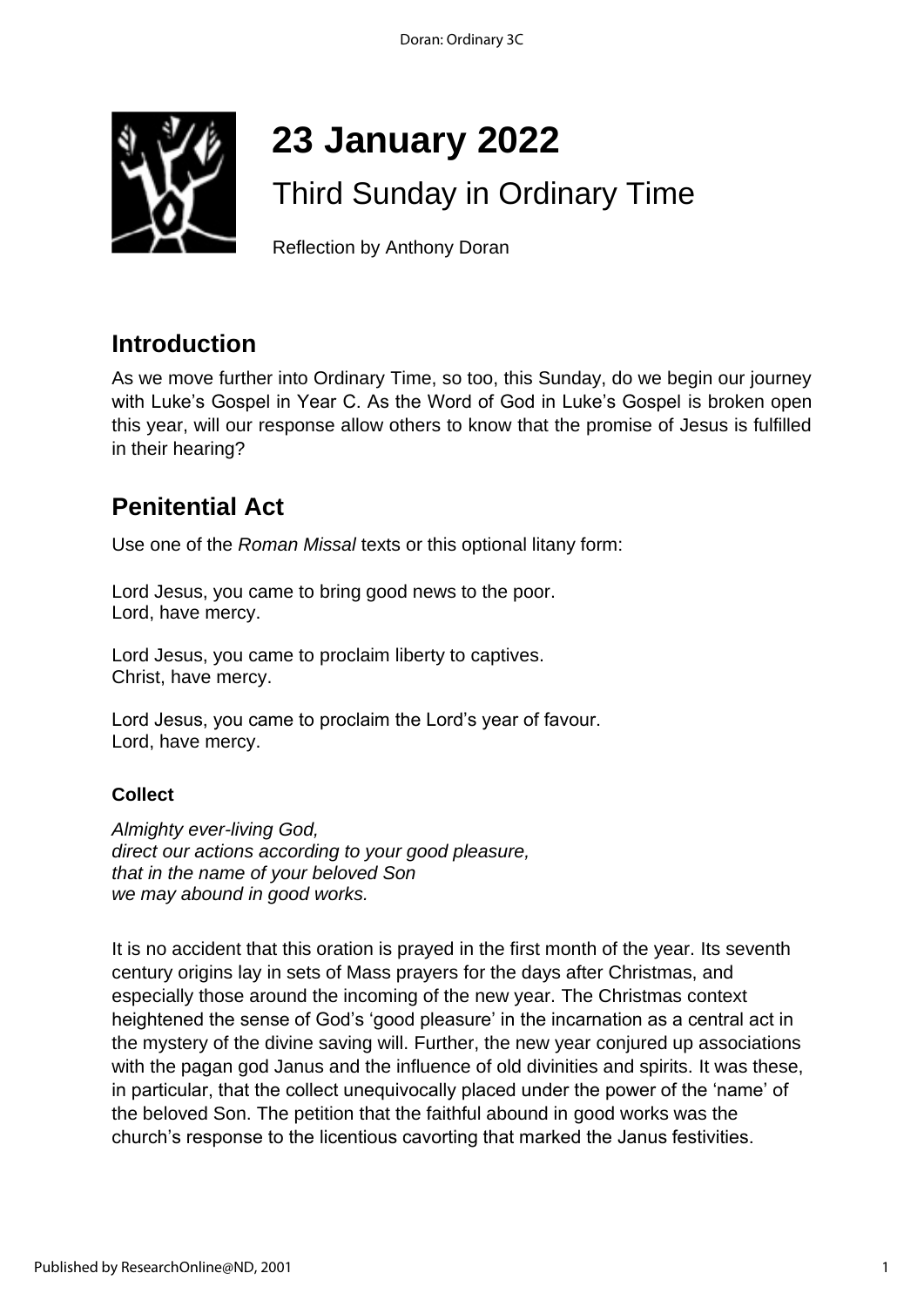Yet the prayer has another layer of meaning. The Latin text corresponds in structure, content and vocabulary the Vulgate Latin translation of Ephesians 1:3-2:10. It speaks of the free and bounteous grace of God. It denotes the fullness of blessings that come in Christ, and the continuing power of Christ's name over every situation and evil. In this it calls the faithful to abound in good works, works which correspond to the blessings of God, are worthy of the name of the beloved Son, and so pleasing to God. On reflection this prayer provides a good test of those easily forgotten new year resolutions!

### **First Reading**

#### **Nehemiah 8:2-6, 8-10**

Today's First Reading tells the story of the proclamation of the Word of God after the exiles had returned home. The physical walls of Jerusalem have been rebuilt to keep the returning exiles safe; the 'spiritual walls' of the Law are read, also to keep the returning exiles safe.

### **Responsorial Psalm**

#### **Ps 18:8-10. 15.** ℟ **Jn 6:63**

#### *Your words, Lord, are spirit and life.*

A natural counterpart to today's First Reading, this section of Psalm 18 is a song in praise of the great value of the Law and the blessings which the Law brings to those who remain faithful to it.

### **Second Reading**

#### **1 Corinthians 12:12-30**

We continue our reading of this last section of Paul's First Letter to the Corinthians which we began last week. Paul uses the analogy of the body to explore the theme of unity in diversity and diversity in unity, especially in the community of believers.

### **Gospel Reading**

#### **Luke 1:1-4; 4:14-21**

This Sunday, we begin our reading of Luke's Gospel. Luke opens with the reason he is putting pen to paper, and then takes us to the synagogue in Nazara (Nazareth). In a majestic scene, Jesus reads from the scroll of the prophet Isaiah, and then proclaims that this prophecy has been fulfilled even as they listen.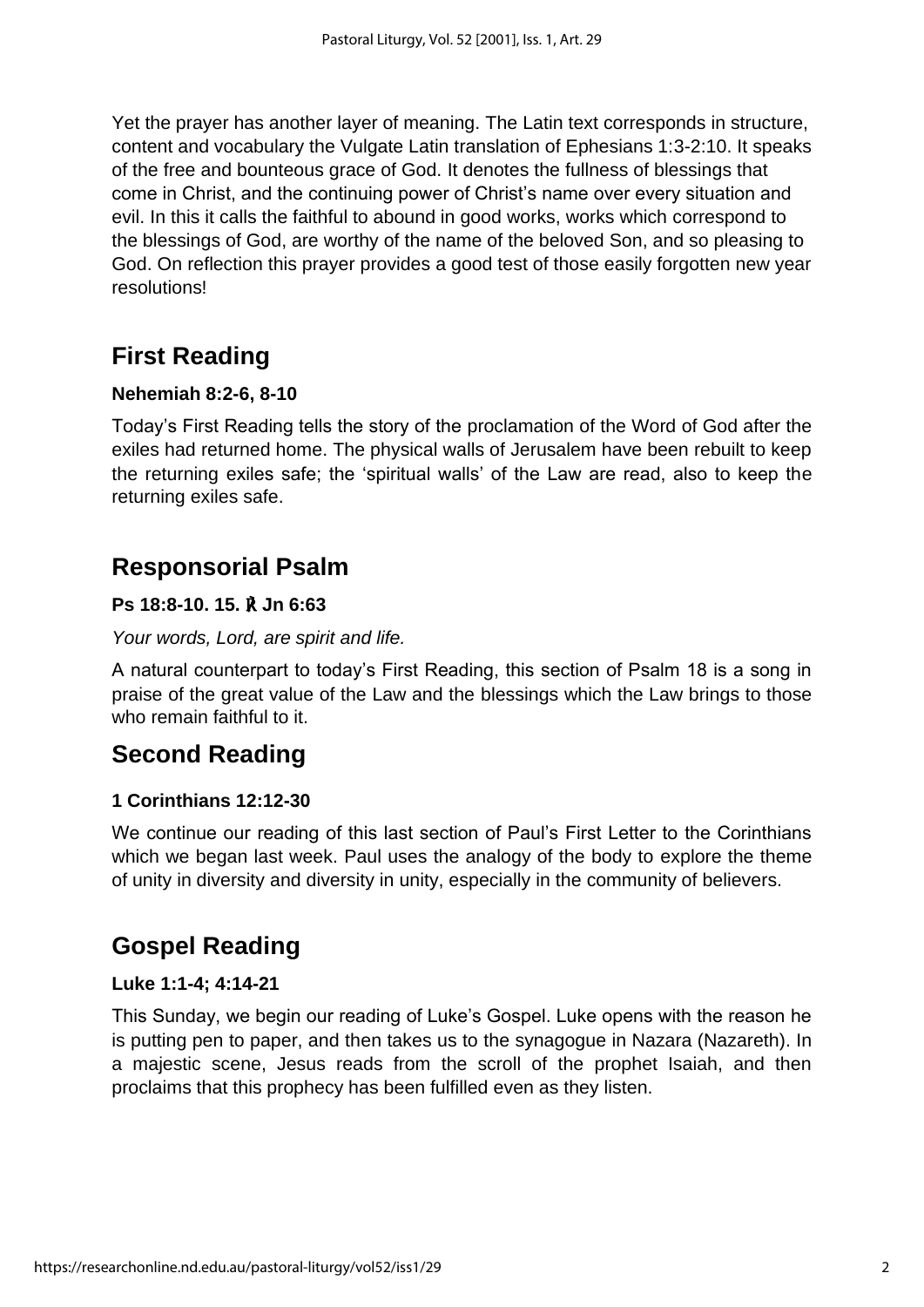### **Reflection**

We have just listened to the Word of God proclaimed. And this is something which has been done all throughout the history of our salvation. When Christians gather for prayer; when the Jewish people – our ancestors-in-the-faith – gather for prayer, we listen to the Word of God. Our First Reading tells us so.

When the Israelites returned to their land after the Exile in Babylon – about five hundred years before the time of Jesus – the land was in a pretty sorry state. One of their first tasks was to re-build the walls of the city. Now we who do not live in walled cities may miss the significance of this act. For if the city had strong walls, then it was safe and secure. And so once Nehemiah the Governor had completed this task of securing the city, they do something else to keep them safe. Something far more important, actually. They gather and listen to the Word of God. And they listened to this Word proclaimed for some time. Ezra, priest and scribe, read from the Book of the Law from "early morning till noon" and "all the people listened attentively to the Book of the Law."

What the Israelites did two and a half thousand years ago, we still do: "All the people: men, women, and children old enough to understand" gather; so do we. The Book of the Law was solemnly enthroned: we do the same. "Then Ezra" blesses "the Lord, the Great God, and all the people raise their hands and answer, 'Amen! Amen!'" and the people kneel and prostrate themselves before God; so do we. Ezra the priest reads and gives the sense so that the people understand what is read; so do we. Finally, the assembly is dismissed in joy and thanksgiving; and so are we.

These elements would go on to form the liturgy of the synagogue where the Word of God was proclaimed. And the Word of God which was read to the gathered Israelites, which was read in the synagogue liturgy, is, as the Psalms tells us, perfect and refreshing to the soul. It is trustworthy and is wisdom for the simple. The precepts of the Lord are right, gladdening the heart and enlightening the eye. God's word is holy and lasts forever; for the Word of God is true and just.

It was this same synagogue liturgy in which Jesus took part on the Sabbath Day in Nazara in Galilee, where he had been brought up. Men and women and children old enough to understand had gathered. The scroll of the Book of the Prophet Isaiah is handed to Jesus. Jesus unrolls the scroll and begins to read:

The spirit of the Lord has been given to me, for he has anointed me. He has sent me to bring the good news to the poor, to proclaim liberty to captives and to the blind new sight, to set the downtrodden free, to proclaim the Lord's year of favour.

And then Jesus says the most astounding thing: "This text is being fulfilled today even as you listen."

What the Israelites did after they had returned from Exile; what Jesus did in the synagogue in Nazara, we do today. We gather and listen to the Word of God. We honour the book in which the pages of the Word of God are written. We bless God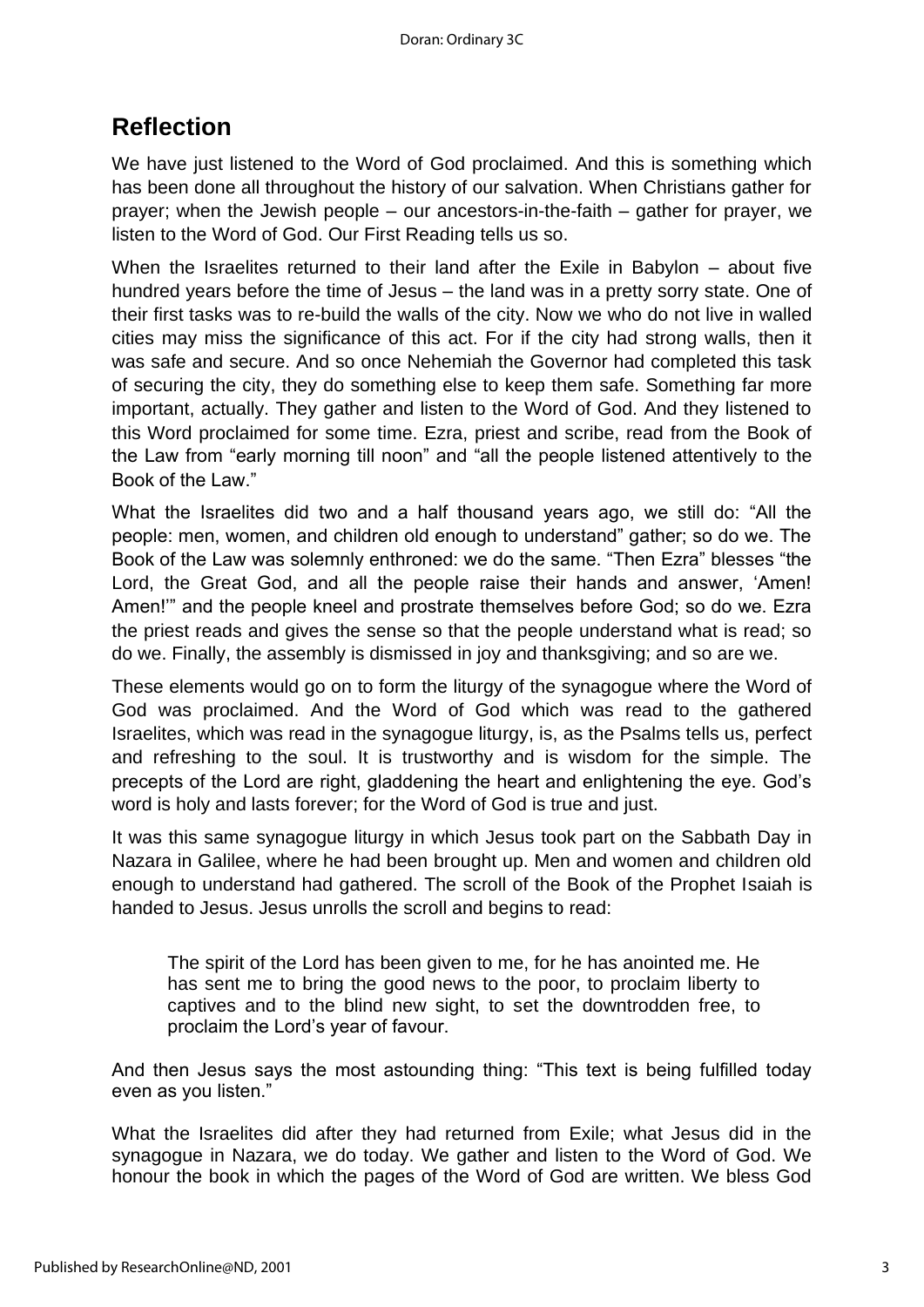for his presence in what we hear. The Word of God is given sense for us by another. These elements form our own Liturgy of the Word.

But when we read from the Word of God, we are not reading a story from long ago. We are not reading something which is dead. Our reading of the Word of God is not leisure time. Rather, we read something which is alive. Whatever we read from the Word of God, we read the mighty acts of God here and now.

Just as when we celebrate the sacraments we do not merely re-enact some past event. Rather, we are caught up in the action of God in the world now. Our celebration of any liturgy, our reading of the Word of God proclaims what happens today. This is why Jesus can say in the synagogue at Nazara but also to us here and now as we gather: "This text is being fulfilled today even as you listen."

The Spirit<br>sent me to free<br>the oppressed.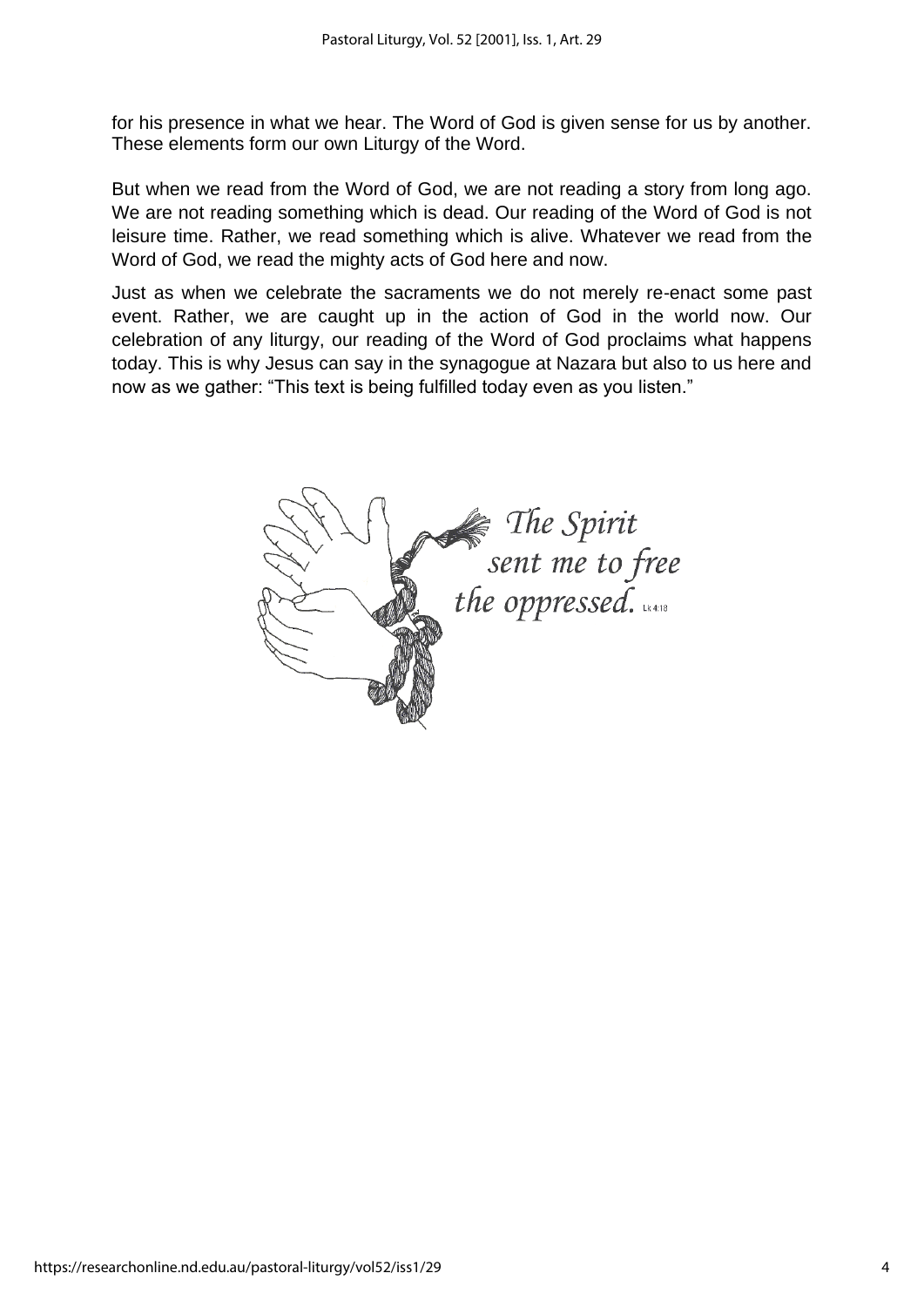## **Prayer of the Faithful**

### **Introduction**

As we gather in joyful hope, singing a new song to all the earth, let us offer our prayers to our Father, who restores and revives all faithful hearts who seek grace and blessing.

### **Petitions**

We pray for Pope Francis and all Bishops as they prepare for the Synod in 2023. May they always be true to their calling, fruitful in the work of leading the faithful and draw all they meet to embrace the Gospel message.

*(Pause)* Lord hear us OR We pray to the Lord.

We pray for the Church of Australia and the work of the Plenary Council. May the preparations for the second assembly in July in Sydney be fruitful and true to the direction of the Holy Spirit.

*(Pause)* Lord hear us OR We pray to the Lord.

We pray for world leaders that they may be fully conscious of the need to be just towards all their people and to work towards the health of our earth's climate and the support of our damaged environment.

*(Pause)* Lord hear us OR We pray to the Lord.

We pray for growth toward Christian unity, that the Spirit of God will help us recognise all that we hold in common as members of the Body of Christ and help us to cooperate in confronting the issues of poverty, violence and neglect. *(Pause)* Lord hear us OR We pray to the Lord.

We pray for those suffering from COVID-19 through ill health, loss of employment, stress of frontline health work or loss of family members in isolation. May they be strengthened through the love and support of those around them. *(Pause)* Lord hear us OR We pray to the Lord.

We pray for all those suffering in the world, that Christians will proclaim liberty to captives, give blind people new sight, set the downtrodden free and proclaim the Lord's year of favour.

*(Pause)* Lord hear us

### **Conclusion**

Father, you hear the prayers of your people and grant us the strength and courage to be faithful to the mission you have called us to live. Therefore, we make these and all our prayers through the power of the Spirit and in the name of Jesus Christ, your son, Our Lord.

### **Amen.**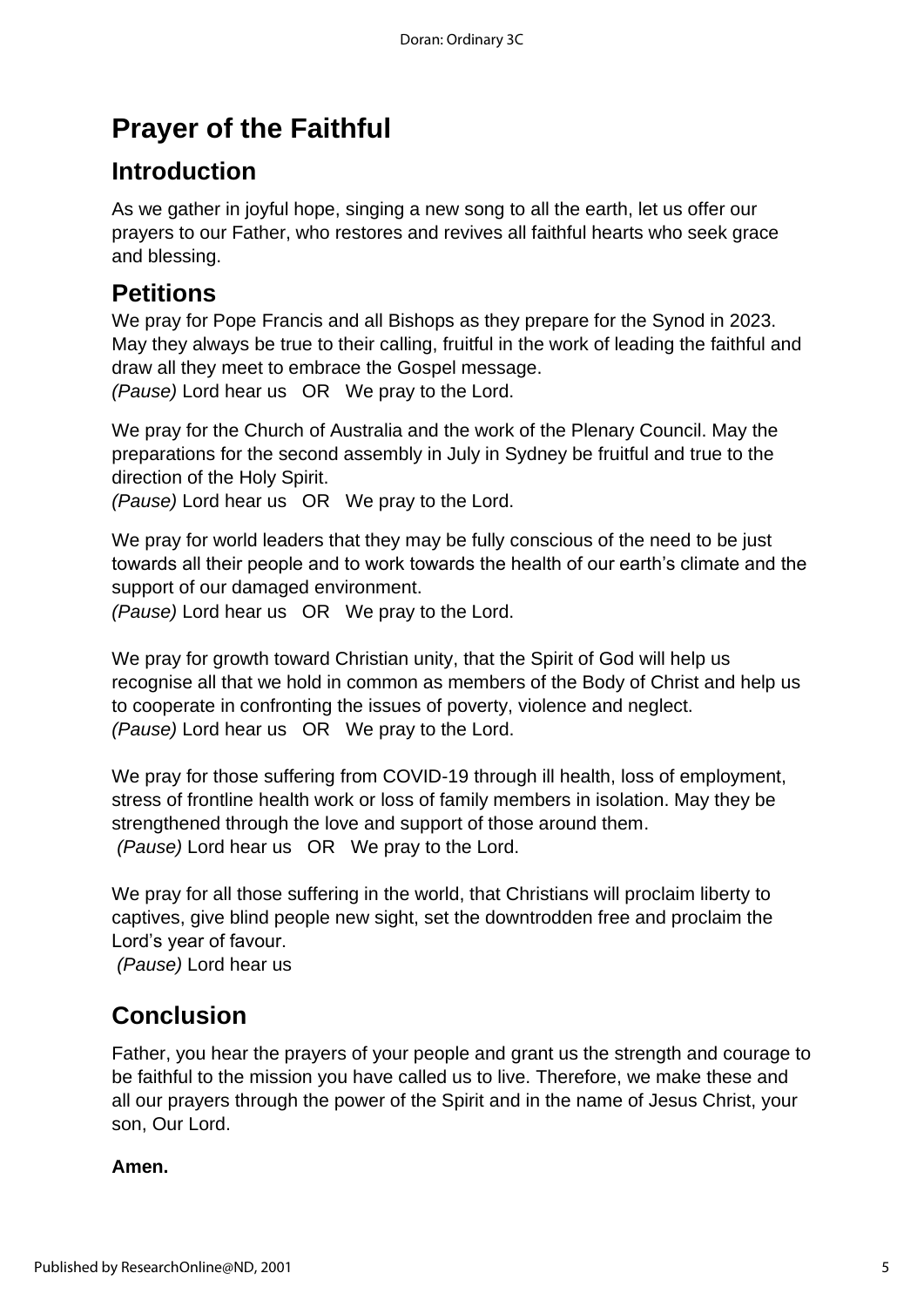### **Music selections by Alessio Loiacono and Chris deSilva GA**

Always on this first of days. D. Dufner/R. Bonighton. 532 As the grains of wheat. M. Haugen. 194 Christ is made the sure foundation. J. M. Neale et. al./ H. Purcell. 482 I am the bread of life. S. Toolan RSM. 204 Lord, you give the great commission. J. Rowthorn/ C. Taylor. 313 O Christ the great foundation. S. S. Wesley. 483 One bread, one body. J. Foley SJ. 193 Praise to you, O Christ our saviour. B. Farrell. 407 There is one Lord. J. Berthier. 346 The Spirit of God. L. Deiss. 185 The voice of God. P. Icarus/ W. Greatorex. 476 Ubi caritas/ Where true love and charity are found. Gregorian Chant. 319 Ubi caritas. Taize Chant. 324 We are many parts. M. Haugen. 523 Where there is charity and love. R. Connolly. 323

### **AOV1**

I am the bread of life. S. Toolan RSM. 49 Gather us together. O. Alstott. 111 One bread, one body. J. Foley SJ. 129 Praise to you, O Christ our saviour. B. Farrell. 28 We are many parts. M. Haugen. 86

### **AOV2**

As grains of wheat. L. Rosania. 153 Sing a new song to the Lord. T. Dudley-Smith/ D. Wilson. 76

### **AOV4Kids**

For the journey. G. Homes. 128 Take and eat. M. Russell. 114 The table of God. F. P. O'Brien. 8 We are children of the living God. K. Sherman CSJ. 15

### **CWB**

Go now, you are sent forth. Leo Watt OFM. 690 The Spirit of God. Lucien Deiss. 832

#### **CWBII**

*Sunday by Sunday hymn suggestions* Gather your people, O Lord. Bob Hurd. 490 One bread, one body. John Foley SJ. 579 See us, Lord, about your altar. John Greally. 593 The voice of God. Luke Connaughton. 621

*Additional selections by Chris deSilva* Forth in the peace of Christ we go. James Quinn SJ. 489